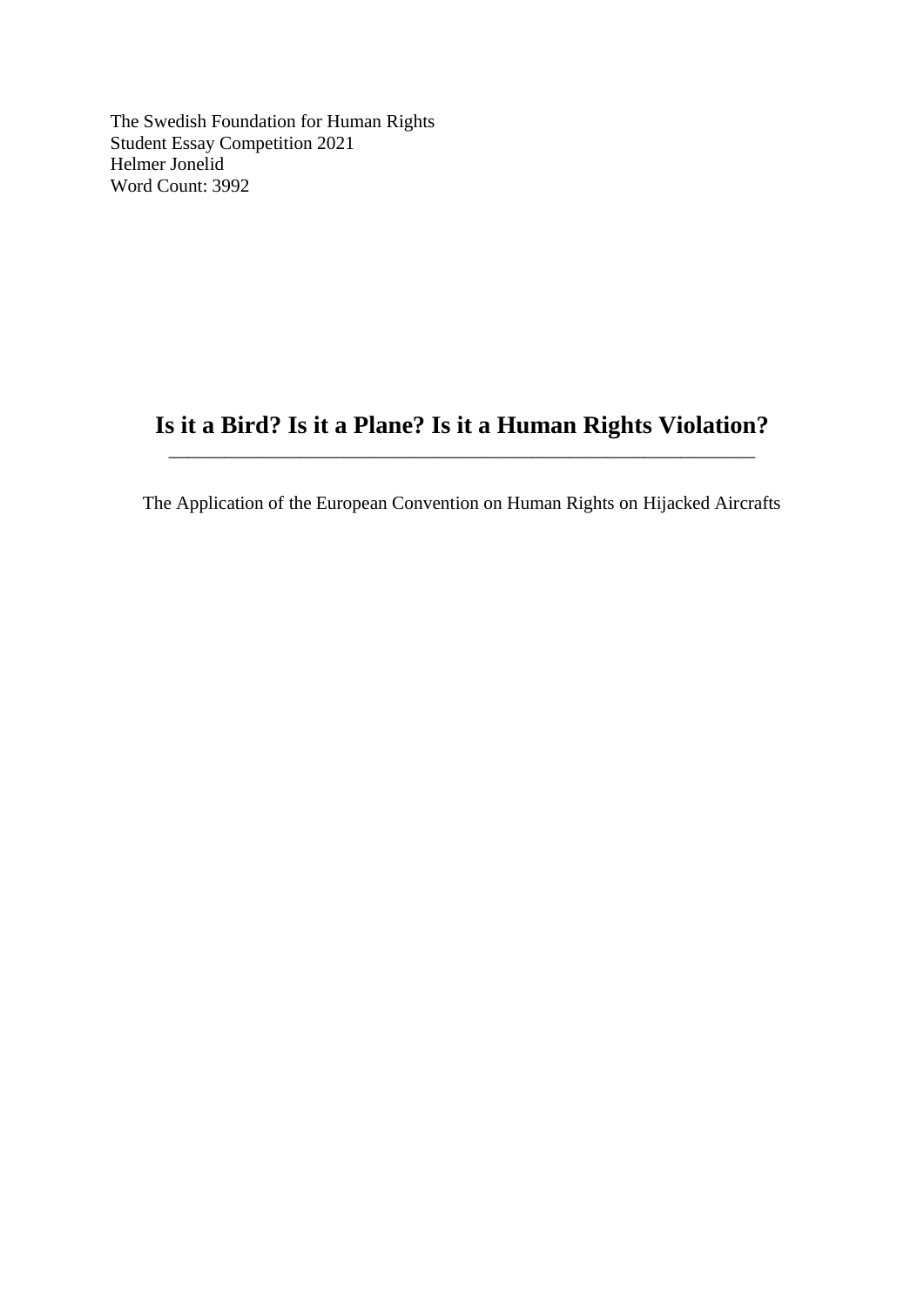# Table of Contents

| <b>Table of Contents</b> |                                           | $\mathbf{1}$            |
|--------------------------|-------------------------------------------|-------------------------|
|                          | 1. Introduction                           | $\boldsymbol{2}$        |
|                          | 1.1. Background                           | $\overline{2}$          |
|                          | 1.2. Purpose and Research Question        | 3                       |
|                          | 1.3. Delimitations                        | 3                       |
|                          | 1.4. Outline                              | 3                       |
|                          | 2. The Scope of the European Convention   | $\overline{\mathbf{4}}$ |
|                          | 2.1. Article 1 of the European Convention | $\overline{4}$          |
|                          | 2.2. The Temporal Scope                   | $\overline{4}$          |
|                          | 2.3. The Personal Scope                   | $\overline{4}$          |
|                          | 2.4. The Territorial Scope                | 5                       |
|                          | 3. Concluding Remarks                     | 9                       |
|                          | <b>List of References</b>                 |                         |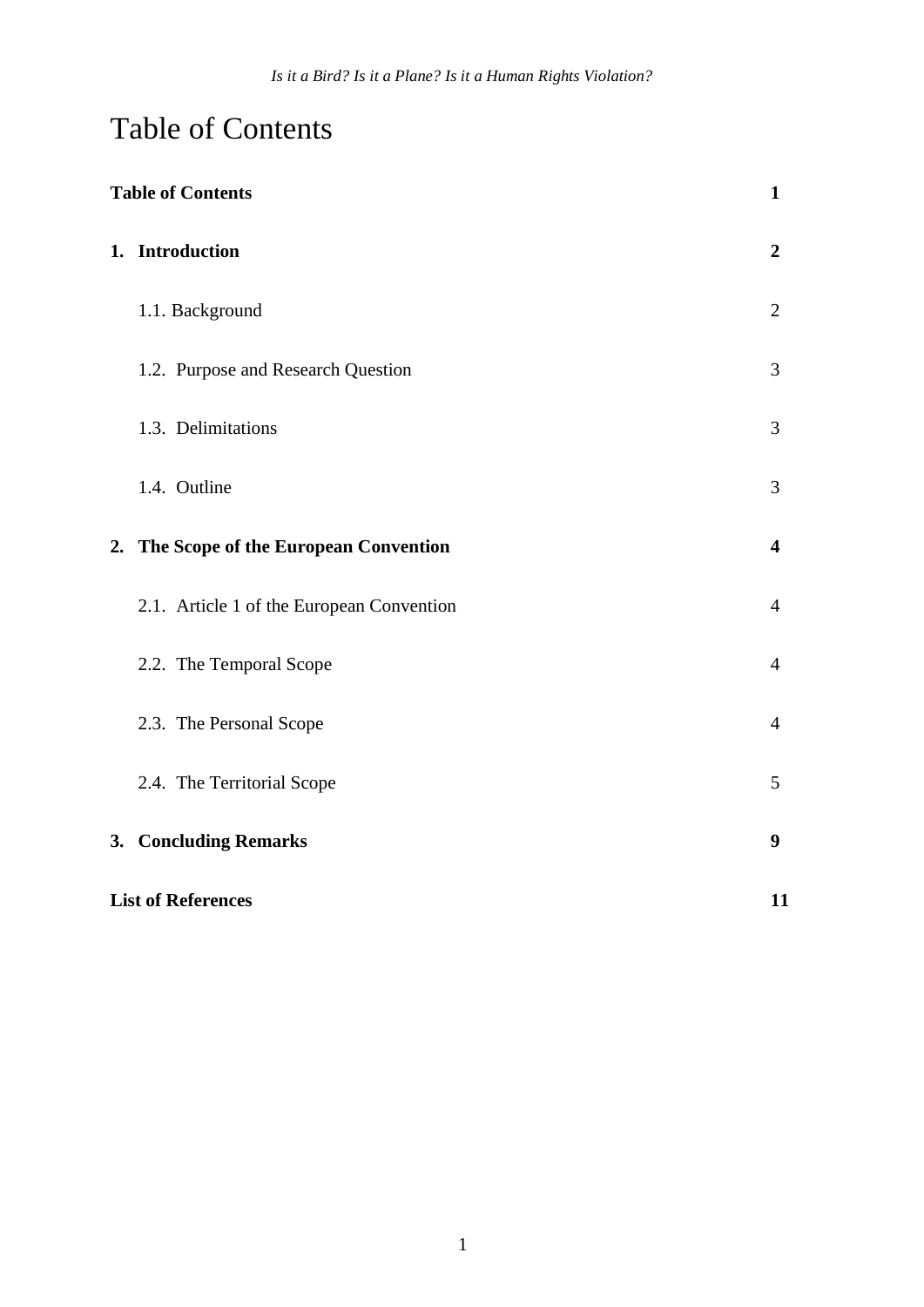## 1 Introduction

## **1.1 Background**

On the 23<sup>rd</sup> of May 2021, just before going in for landing, flight FR4978 took an unexpected detour. On route from Athens to Vilnius and about to exit Belarusian airspace, its pilots were contacted by the Belarusian airspace authority. Officials informed them of "a potential security threat on board", <sup>1</sup> directed them to divert to Minsk (despite being closer to Vilnius) and sent a fighter jet as an escort. While Belarusian authorities claimed to have received an anonymous bomb threat, no explosives were ever found on board the aircraft. However, before authorizing the aircraft to take off for its original destination, Belarusian authorities arrested two passengers: dissident Belarusian journalist Roman Protasevich, and Russian law student Sofia Sapega.

Neighboring states quickly labeled the event a "state hijacking" and "act of state terrorism".<sup>2</sup> The European Union has since banned Belarusian aircraft from entering EU airspace,<sup>3</sup> as well as added further persons and entities to the existing sanction regime against Belarus.<sup>4</sup> Furthermore, a report by the International Civil Aviation Organization on possible violations of international aviation law was expected in the wake of its session in mid-September.<sup>5</sup>

The incident marks the first time that a commercial airline has been 'hijacked' by a state through use of force.<sup>6</sup> It shows the lengths to which Belarusian president Aleksandr Lukashenko is willing to go to in order to repress dissidents. As it turns out, neither international airspace security nor human rights will stand in the way of "Europe's last dictator".<sup>7</sup>

<sup>1</sup> The New York Times, *Belarus Forces Down Plane to Seize Dissident; Europe Sees 'State Hijacking'*, 23 May 2021, <www.nytimes.com/2021/05/23/world/europe/ryanair-belarus.html> [accessed 3 October 2021].

<sup>&</sup>lt;sup>2</sup> See *ibid* on these statements by the Greek Foreign Ministry and the Polish Prime Minister, respectively.

<sup>3</sup> *Council Regulation (EU) 2021/907 of 4 June 2021 amending Regulation (EC) No 765/2006 concerning restrictive measures in respect of Belarus*, EUT L 197, 4.6.2021, p. 1–2.

<sup>4</sup> *Council Implementing Regulation (EU) 2021/997 of 21 June 2021 implementing Article 8a(1) of Regulation (EC) No 765/2006 concerning restrictive measures in respect of Belarus*, EUT L 219, 21.6.2021, p. 3–44.

<sup>5</sup> International Civil Aviation Organization, *Update on fact-finding investigation into Ryanair flight FR4978*, 16 June 2021, <www.icao.int/Newsroom/Pages/Update-on-factfinding-investigation-into-Ryanair-flight-FR 4978.aspx> [accessed 3 October 2021].

<sup>6</sup> *Belarus Forces Down Plane to Seize Dissident; Europe Sees 'State Hijacking'*, (n. 1).

<sup>7</sup> The Economist, *Why Belarusis called Europe'slast dictatorship*, 25 May 2021, <www.economist.com/theeconomist-explains/2021/05/25/why-belarus-is-called-europes-last-dictatorship> [accessed 3 October 2021].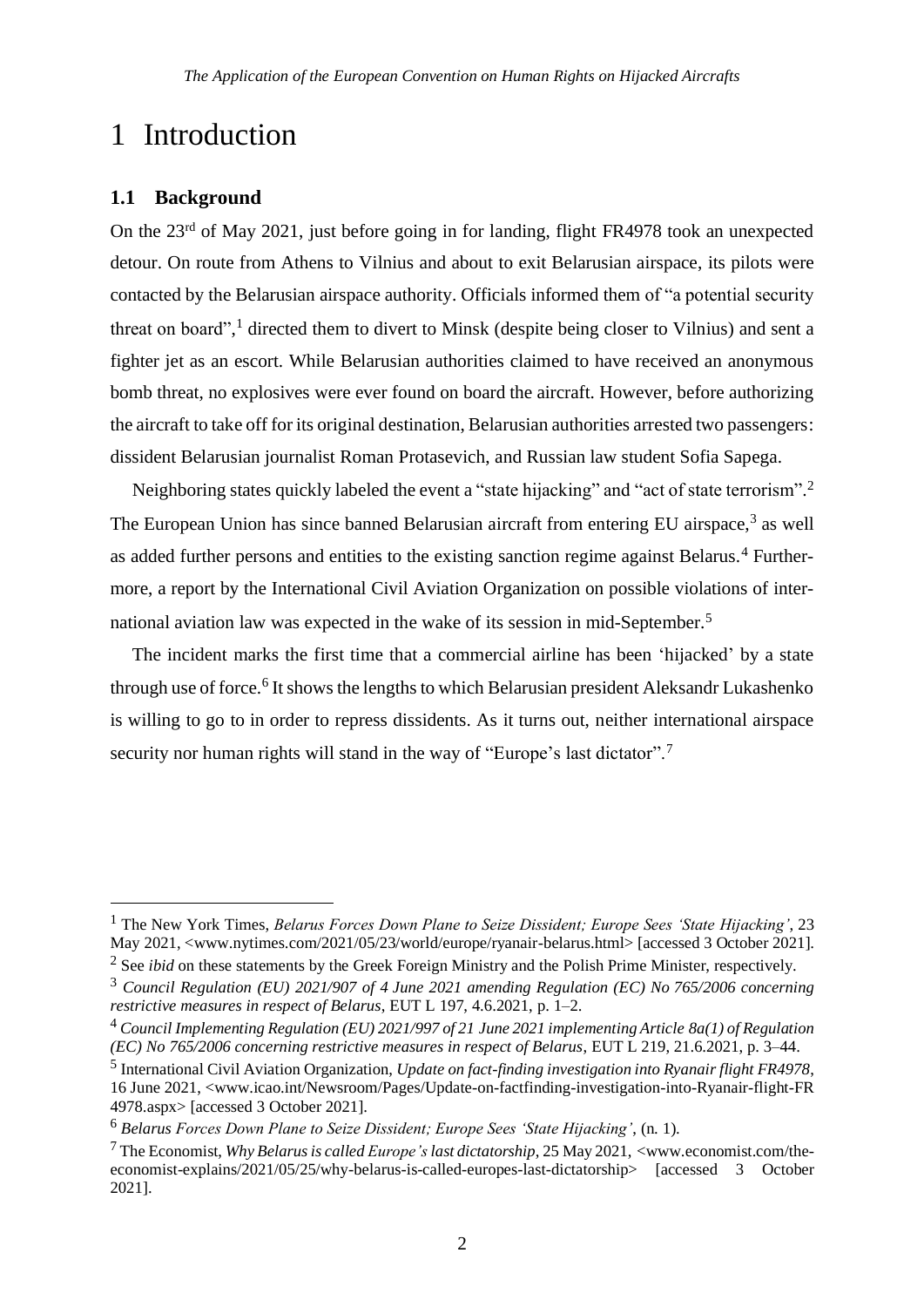### **1.2 Purpose and Research Question**

The incident involving flight FR4978 has triggered several different provisions and treaties, on both the regional and global level. Although any possible violation of international law should certainly be investigated from all possible perspectives, this is (if possible) even more so in such a novel event as the present one. The purpose of this thesis is thus to establish whether the event falls within the scope of the *Convention for the Protection of Human Rights and Funda*mental Freedoms<sup>8</sup> ('the European Convention' / 'the Convention'). To define it more precisely:

Does the European Convention apply to the incident on the  $23<sup>rd</sup>$  of May 2021, in which Belarusian authorities diverted a Polish-registered, commercial aircraft on route from Greece to Lithuania, and thereafter arrested two of its passengers, and if so: how?

### **1.3 Delimitations**

Although relevant for those involved, this thesis will not investigate possible violations of any rights under the Convention. The unprecedentedness of the incident, and thus also the relevant general legal issue, relates to the scope of the Convention, rather than any specific right under it. That is not to say that there are no circumstances concerning the arrest as such which might warrant a closer analysis. It is only to say that the unprecedentedness of the incident lays not in the actual arrest, but rather the 'scene of the crime': a state-hijacked aircraft.

### **1.4 Outline**

The thesis begins with an introduction, presenting the background to the issue, the purpose and research questions of the thesis, as well as a general outline (Chapter I). The following part deals with the scope of the European Convention, analyzing the incident from three different perspectives (Chapter II). In the final part, all conclusions are summarized and related to the bigger context of European peace and security (Chapter III).

<sup>8</sup> Council of Europe, *Convention for the Protection of Human Rights and Fundamental Freedoms*, 4 November 1950 (entered into force 3 September 1953), 213 UNTS 221.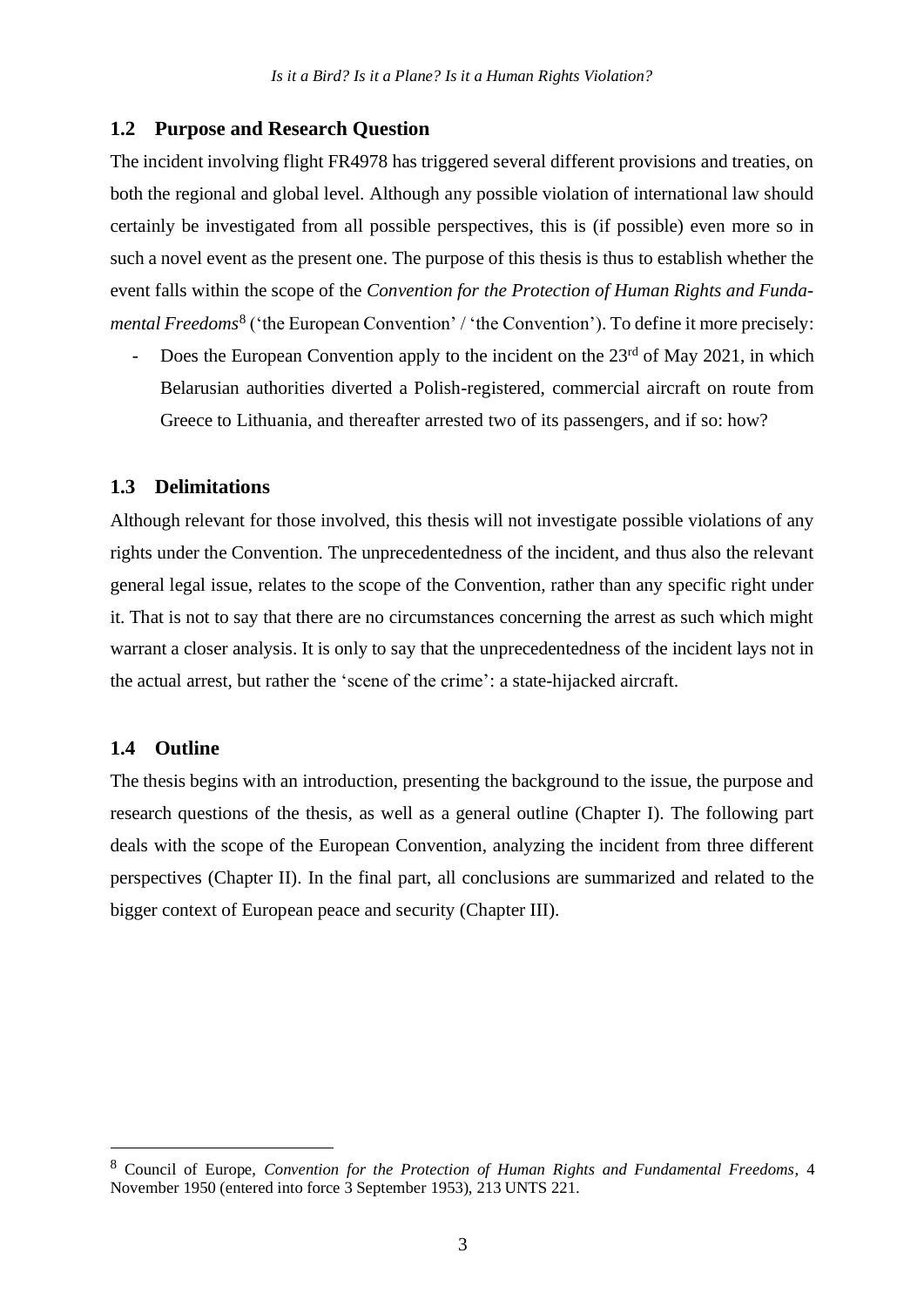# 2 The Scope of the European Convention

## **2.1 Article 1 of the European Convention**

For Convention rights to apply, it must first be established that a particular situation falls within the scope of application of the Convention. A scope of application consists of three categories: a *temporal*, a *territorial*, and a *personal*, or put differently: *when*, *where*, and *to whom* the treaty applies. As will be seen going forward, these scopes often intertwine. However, for educational purposes they will nevertheless be analyzed separately. The relevant provision concerning the scope of the Convention is article 1, which establishes the obligation to respect human rights:

The High Contracting Parties shall secure to everyone within their jurisdiction the rights and freedoms defined in Section I of this Convention.

## **2.2 The Temporal Scope**

*When* the Convention applies is not expressly stated in article 1. As a general principle of international treaty law, however, treaties bind the signatories from the time of entry into force until denunciation.<sup>9</sup> This is the case also with the Convention.<sup>10</sup> The Convention entered into force on the  $3<sup>rd</sup>$  of September 1953.<sup>11</sup> The temporal scope of the Convention thus extends to the incident. Still, although the Convention as such has entered into force, it must also be ascertained whether it has done so in respect of each relevant state. Since this is linked to the personal scope of application, it will be discussed in the next section.

## **2.3 The Personal Scope**

Unlike that of *when*, the issue of *to whom* the Convention applies is expressly stated in article 1. The 'High Contracting Parties' are obliged vis-á-vis 'everyone within their jurisdiction' to secure the rights under the Convention. The issue of the personal scope of the Convention is thus one of defining these two terms, which in turn answers the questions of whether Mr. Protasevich and Ms. Sapega are entitled to Convention rights, and if so vis-á-vis which actors.

<sup>9</sup> C. Grabenwerter, *European Convention on Human Rights: Commentary*, C.H. Beck; Hart; Nomos; Helbing Lichtenhahn Verlag, 2014, p. 10. See also, United Nations, *Vienna Convention on the Law of Treaties*, 23 May 1969 (entered into force 27 January 1980), 1155 UNTS 331, arts. 24 (entry into force), 26 (*pacta sunt servanda*), and 28 (non-retroactivity of treaties).

<sup>10</sup> *Convention for the Protection of Human Rights and Fundamental Freedoms* (n. 8), arts. 58 and 59.3.

<sup>11</sup> European Court of Human Rights, *European Convention on Human Rights*, <www.echr.coe.int/Pages/ home.aspx?p=basictexts&c> [accessed 3 October 2021].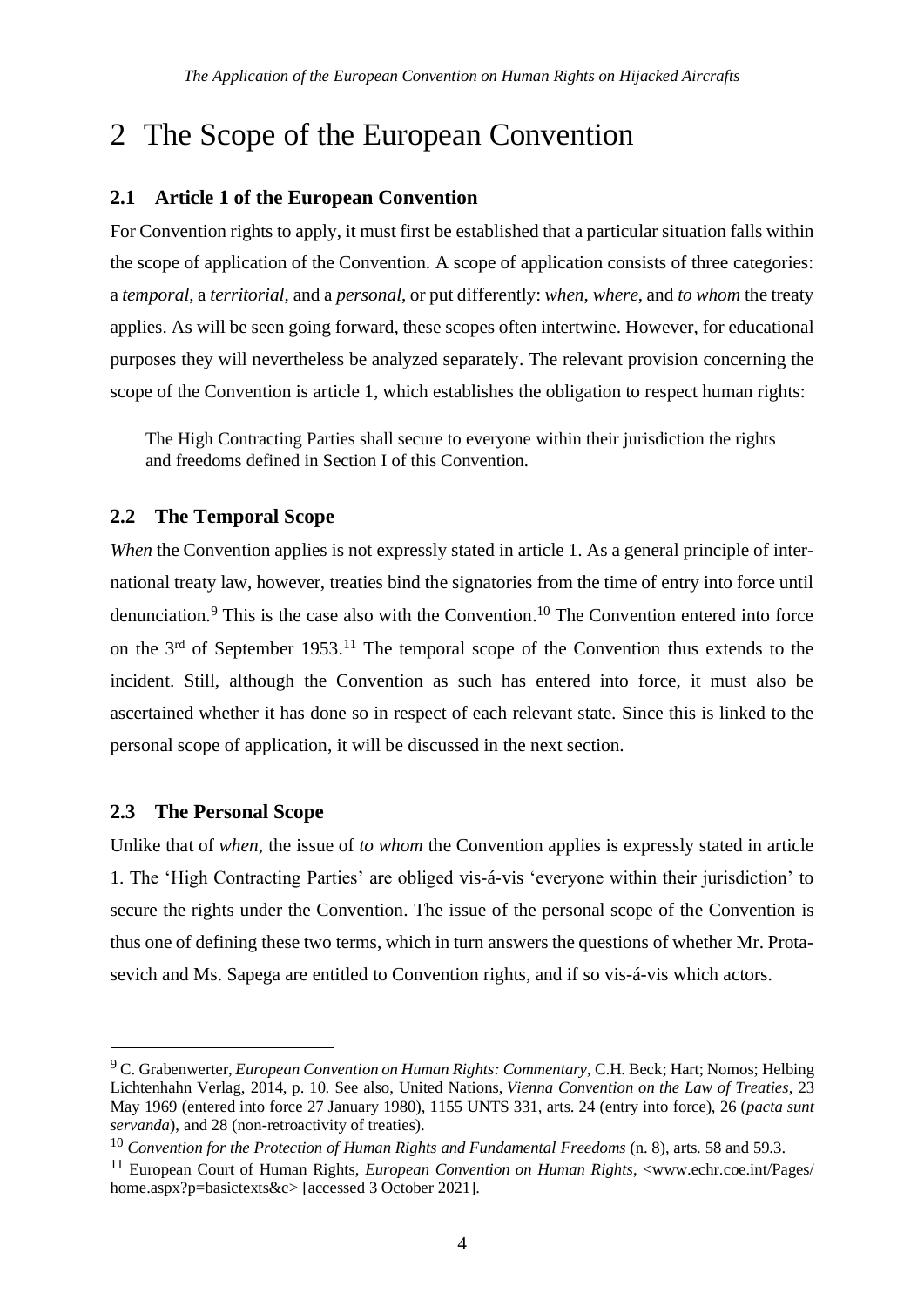Starting with the latter, the Convention does not put any restrictions on *who* it protects. It protects everyone, regardless of nationality or residency.<sup>12</sup> Seeing as article 1 speaks of "everyone *within the jurisdiction* [emphasis added]" of the state parties, the personal scope is somewhat related to the territorial (which is discussed in the next section). Still, the purely personal scope of the Convention extends to everyone who was on board the aircraft during the incident (but not necessarily every*where*).

The next question is *who* the Convention obliges to secure the rights of 'everyone'. Article 1 employs the rather archaic term 'High Contracting Parties'. However, the term simply means 'parties to the Convention', or those state which have signed and ratified the Convention. Signature is open to any member of the Council of Europe,<sup>13</sup> the membership of which in turn is open to any European state.<sup>14</sup> Presently, all Council of Europe members are party to the European Convention (which was also true at the time of the incident). <sup>15</sup> The only European states not party to the Convention are thus Kazakhstan, Vatican City, and Belarus. <sup>16</sup> Since the personal scope of the Convention does not extend to Belarus (the state, not the territory), Belarusian authorities were not obliged to secure any rights under the Convention to the passengers of flight FR4978. But the fact that the aircraft was intercepted by Belarusian authorities does not *per se* preclude any responsibility on the part of any state actually party to the Convention.

## **2.4 The Territorial Scope**

As it turns out, it all boils down to the territorial scope and the question of *where* the Convention applies. The incident occurred on board an aircraft, intercepted while on route over Belarus and then diverted to land in Minsk. Since then, Mr. Protasevich and Ms. Sapega have been detained in Belarus. Since the incident began, they have thus been located in Belarus, either in its airspace (during flight) or on its territory (after landing). Having established that Belarus is not party to Convention, the question is thus if there is any other tie through which these individuals can be

 $12$  The draft term 'all persons residing' was replaced with 'everyone' to include "all persons in the territories of the signatory States, even those who could not be considered as residing", see *Collected Edition of the Travaux Préparatoires of the European Convention on Human Rights*, vol. III, Martinus Nijhoff, 1976, p. 260.

<sup>13</sup> *Convention for the Protection of Human Rights and Fundamental Freedoms* (n. 8), art. 59.1.

<sup>14</sup> *Statute of the Council of Europe*, 5 May 1949 (entered into force 3 August 1949), 87 UNTS 103, art. 4.

<sup>15</sup> Council of Europe, *Simplified Chart of signatures and ratifications: Convention for the Protection of Human Rights and Fundamental Freedoms*, 5 August 2021, <www.coe.int/en/web/conventions/by-subjectmatters?module=signatures-by-treaties&codeMatiere=3&numSTE=005> [accessed 3 October 2021].

<sup>16</sup> Council of Europe, *47 Member States*, <www.coe.int/en/web/portal/47-members-states> [accessed 3 October 2021]. This only includes internationally recognized states.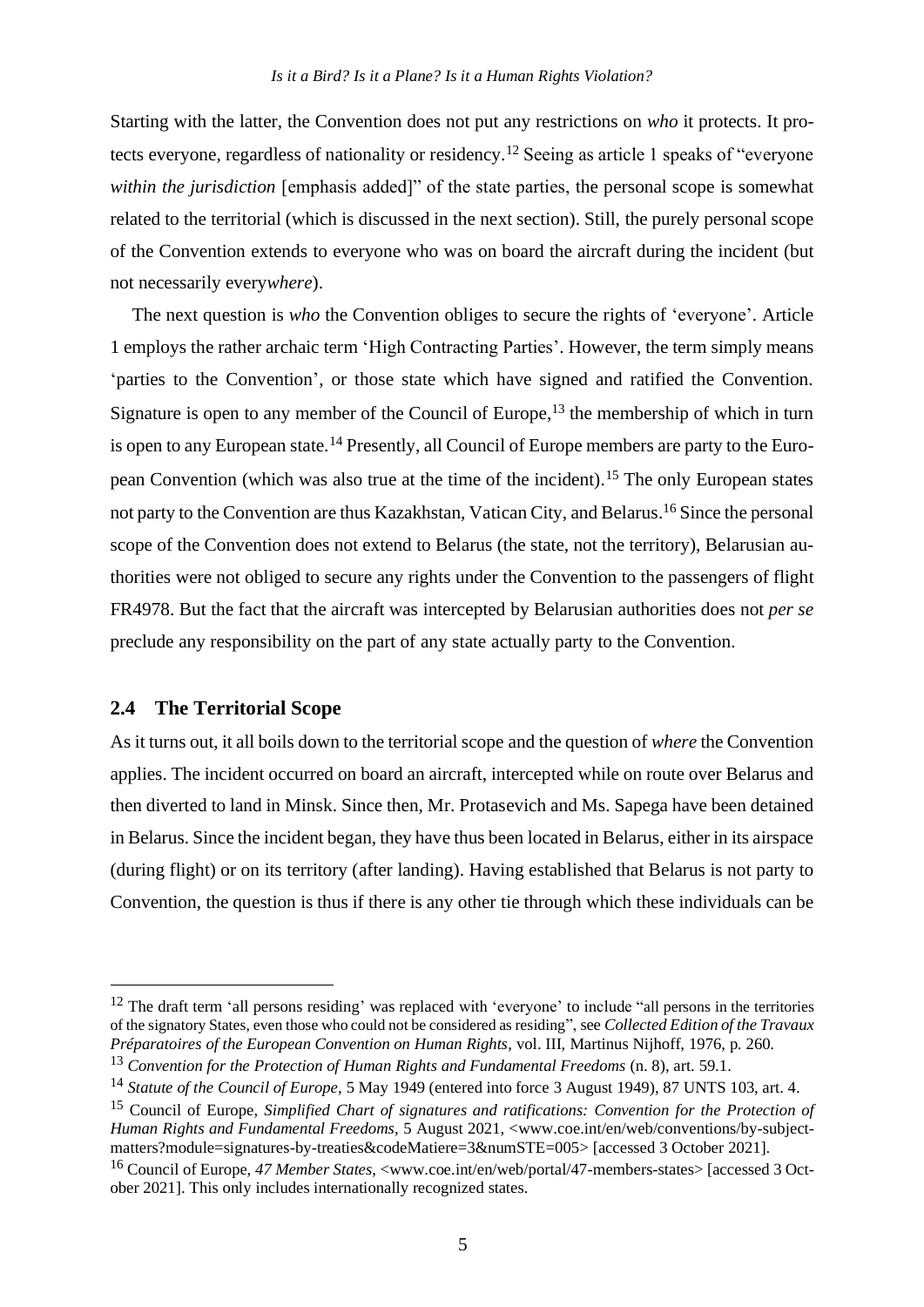said to have been within the territorial scope of the Convention. For example, the aircraft was registered in Poland and on route from Greece to Lithuania, three states party to the Convention.

As stated above, article 1 extends the Convention to everyone "*within the jurisdiction*" of the contracting states. The term 'jurisdiction' was first truly defined by the European Court of Human Rights (the Court) in the *Banković* case.<sup>17</sup> Applying the general rules of interpretation, <sup>18</sup> the Court held that the term is ordinarily understood as "primarily territorial".<sup>19</sup> It further supported this definition with reference to state practice and the *travaux préparatoires*. 20 Although "much of the reasoning in *Banković* has been superseded by subsequent case-law",<sup>21</sup> this notion of jurisdiction as 'primarily territorial' is still the starting point of any discussion on the territorial scope of the Convention. $^{22}$ 

However, the Court also noted certain "recognized instances" of extraterritorial jurisdiction, namely "cases involving the activities of diplomatic or consular agents abroad and on board craft and vessels registered in, or flying the flag of, that State".<sup>23</sup> In subsequent case-law, the Court no longer relies on the presence of 'diplomatic and consular agents', meaning that extraterritorial jurisdiction can be established without the presence of such agents. For example, in *Hirsi Jamaa*, Italian military ships had intercepted vessels transporting immigrants off the

<sup>17</sup> P. Lorenzen *et al.*, *Den Europæiske Menneskerettighedskonvention - med kommentarer: Art 1–9*, 3 ed., Jurist- og Økonomforbundets Forlag, 2011, p. 84; *Banković and Others v. Belgium and Others* (Decision) [Grand Chamber], no. 52207/99, ECHR 2001-XII.

<sup>18</sup> See *Vienna Convention on the Law of Treaties*, (n. 9), art. 31.

<sup>19</sup> *Banković and Others v. Belgium and Others* (n. 17), § 59.

<sup>20</sup> *Ibid*, § 62–63. For a discussion on *Banković*, see R. Lawson, "Life after *Banković*: On the Extraterritorial Application of the European Convention on Human Rights"; and M. O'Boyle, "The European Convention on Human Rights and Extraterritorial Application: A Comment on Life after *Banković*", both in F. Coomans and M. Kamminga (eds.), *Extraterritorial Application of Human Rights Treaties*, Intersentia, 2004, p. 83 and 125 respectively. Lawson criticizes the Court for not addressing the fact that the drafters meant to "widen as far as possible the categories of persons who are to benefit by the guarantees contained in the Convention", see Lawson, p. 88; *Collected Edition of the Travaux Préparatoires of the European Convention on Human Rights*, vol. II, Martinus Nijhoff, 1975, p. 200. But as O'Boyle points out, that statement was made in the context of whether the Convention should apply to non-residents; as acknowledged by Lawson, the drafters never considered any extraterritorial application of the Convention, see O'Boyle, p. 132–133; *Collected Edition of the Travaux Préparatoires of the European Convention on Human Rights*, vol. III (n. 12), p. 260. <sup>21</sup> B. Rainey *et al.*, *Jacobs, White, and Ovey – The European Convention on Human Rights*, 8th ed., Oxford University Press, 2021, p. 92. For example, the Court introduced the concept of a "legal space...of the Contracting States", see *Banković and Others v. Belgium and Others* (n. 17), § 80. The concept has not been used since. On the contrary, the Court has applied the Convention on acts taking place in both Kenya and Iraq, see *Öcalan v. Turkey* [Grand Chamber], no. 46221/99, § 91, ECHR 2005-IV; *Al-Skeini and Others v. the United Kingdom* [Grand Chamber], no. 55721/07, § 149, ECHR 2011.

<sup>22</sup> Rainey (n. 21), p. 92. See also *Ilaşcu and Others v. Moldova and Russia* [Grand Chamber], no. 48787/99, § 312, ECHR 2004-VII; *Medvedyev and Others v. France* [Grand Chamber], no. 3394/03, § 63–64, ECHR 2010; *Hirsi Jamaa and Others v. Italy* [Grand Chamber], no. 27765/09, § 71, ECHR 2012.

<sup>23</sup> *Banković and Others v. Belgium and Others* (n. 17), § 73.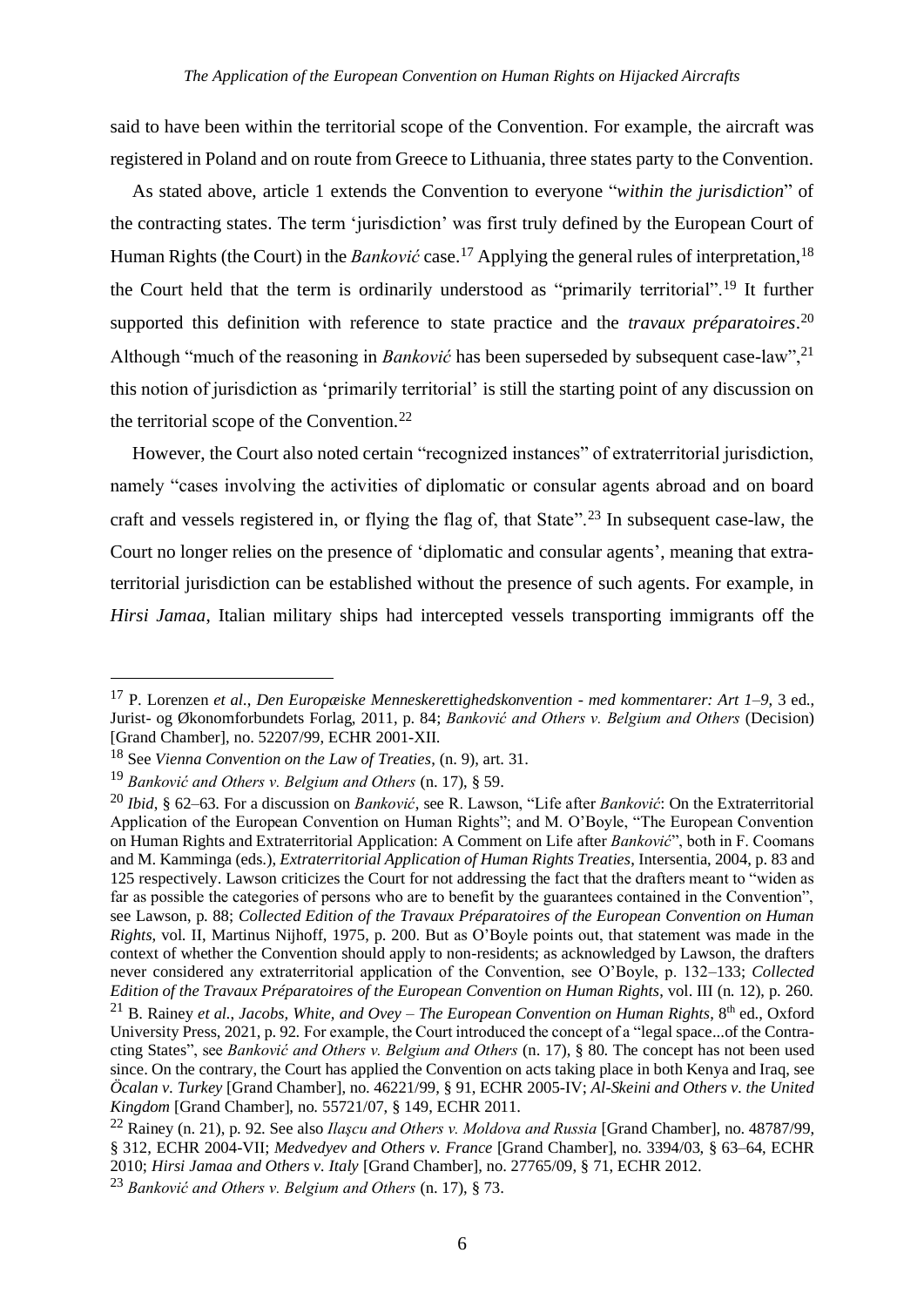Libyan coast. The Court recognized that acts on board a vessel flying a state's flag fall within the extraterritorial jurisdiction of that state,  $24$  even though there are no diplomatic or consular agents present on board. The Italian crew was, however, made up entirely of military agents.

In *Bakanova*, however, no state agents of any kind were on board. Still, the Court found that Lithuania was obliged to investigate the death of a crew member on a Lithuanian private ship outside the coast of Brazil, stating that extraterritorial jurisdiction is triggered by "activities on board of ships registered in, or flying the flag of, that State".<sup>25</sup>

But states are not responsible for all acts on board craft and vessels flying its flag. The Court recognizes that certain "special features" of a case may absolve a state of its obligations, including (but not exclusively) the flag under which a vessel sails, the state in which it is registered, the nationality of its owning company, as well as the level of control exercised by its captain.<sup>26</sup>

Regarding the level of control exercised by the captain of a ship, the Court's considers both *de jure* and *de facto* control. Sometimes they go together, such as when Turkish agents arrested a Turkish national on board a Turkish aircraft standing on the airport in Nairobi. As soon as the suspect was arrested, he was both legally (*de jure*) and physically (*de facto*) in the control of the state agents.<sup>27</sup>

But *de facto* control may also arise independently of *de jure* control, like when a French warship intercepted a Cambodian ship suspected of smuggling large quantities of narcotics. From the boarding of the ship by French military agents, and during the journey back to France, during which the crew were confined to their cabins, France "exercised full and exclusive control over the [ship] and its crew, at least *de facto*".<sup>28</sup>

Likewise, *de jure* control does not presuppose *de facto* control. This is the case, for example, when the territory of a state is partially occupied by another state or a separatist regime. In such situations, the Court has stated that even when a state is *de facto* prevented from exercising authority over parts of its territory, it still has jurisdiction over its own territory.<sup>29</sup>

However, the Court has also stated that such a military occupation "reduces the scope of that jurisdiction", although the state must still use all "legal and diplomatic means available to it *vis-*

<sup>24</sup> *Hirsi Jamaa and Others v. Italy* (n. 22), § 77.

<sup>25</sup> *Bakanova v. Lithuania*, no. 11167/12, § 63, 31 May 2016.

<sup>26</sup> *Ibid*. See also *Medvedyev and Others v. France* (n. 22), § 65–67; *Rantsev v. Cyprus and Russia*, no. 25965/04, § 243, ECHR 2010.

<sup>27</sup> *Öcalan v. Turkey* (n. 21), § 91.

<sup>28</sup> *Medvedyev and Others v. France* (n. 22), § 66–67

<sup>29</sup> See, e.g., *Ilaşcu and Others v. Moldova and Russia* (n. 22), § 333; *Mozer v. the Republic of Moldova and Russia* [Grand Chamber], no. 11138/10, § 100, 23 February 2016.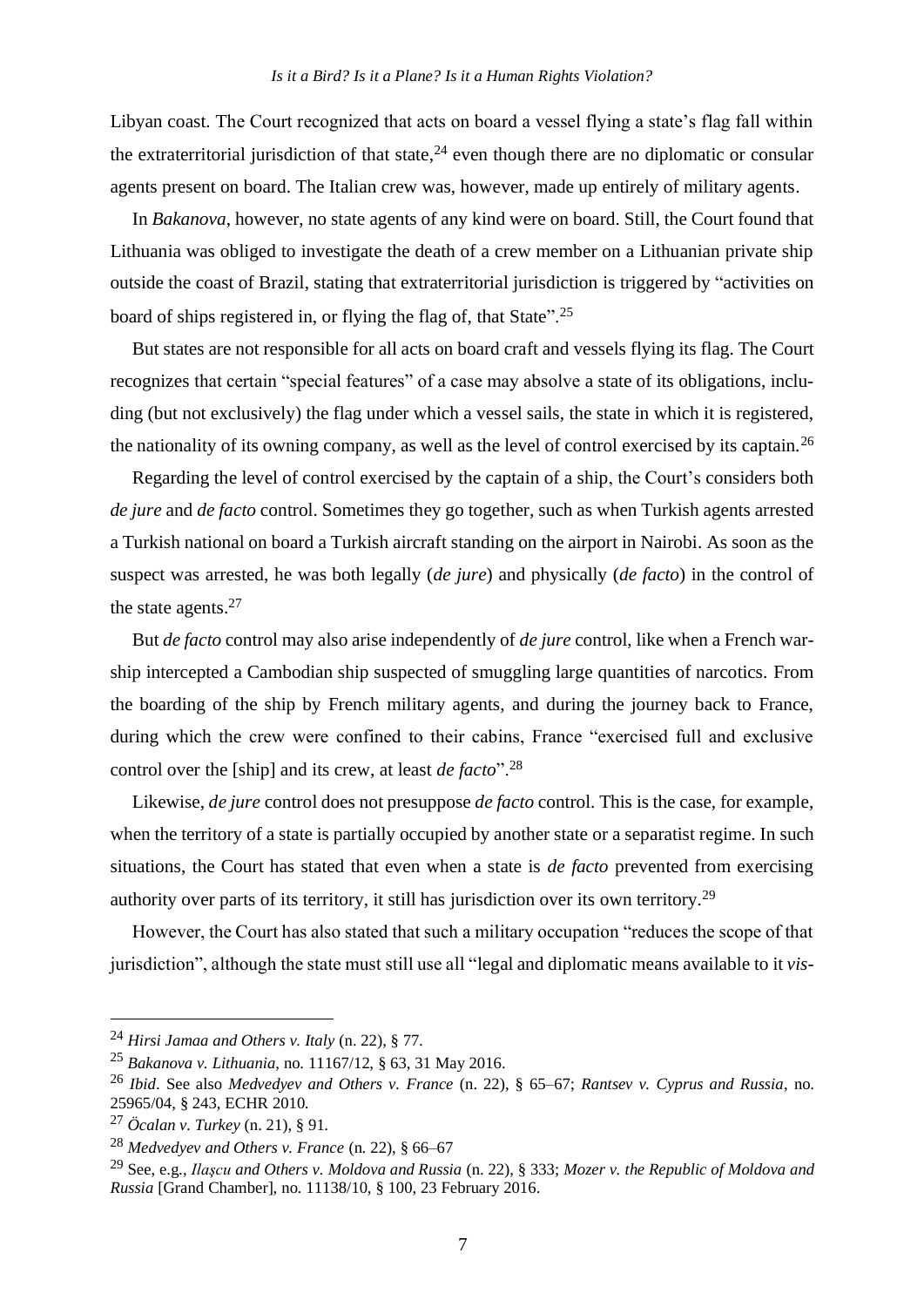*à-vis* foreign States and international organizations, to continue to guarantee the enjoyment of [Convention rights]."<sup>30</sup> This stems from the notion that obligations under the Convention "must" be interpreted in a way which does not impose an impossible or disproportionate burden on the authorities".<sup>31</sup> Although this statement by the Court has been made in the context of the reach of states' positive obligations under the Convention, in particular concerning the right to life, they may also, *mutatis mutandis*, be applied to the issue of extraterritorial jurisdiction.<sup>32</sup>

However, one must be careful not to confuse 'jurisdiction' with 'state responsibility'. For example, the obligation of contracting states to not extradite individuals to a third state in which they may be exposed to torture or other inhuman treatment is not an issue of jurisdiction, but one of state responsibility. The extraditing state is not responsible for the torture itself but rather for having created, by means of extradition, a situation where an individual faces torture. Since the act of extraditing the individual is clearly taken within the jurisdiction of the state, there is no issue of extraterritorial jurisdiction but only one of state responsibility.<sup>33</sup> Still, this is not always clear, even to the Court itself.<sup>34</sup>

Going back to the present case, the aircraft was registered in Poland.<sup>35</sup> Its passengers were thus within Poland's jurisdiction unless any 'special features' absolve Poland of its obligations under the Convention. The fact that the aircraft was (and still is) owned by a company based in Poland further supports Polish jurisdiction.<sup>36</sup> Things get more complicated, however, when trying to establish the level of control exercised by the commander of the aircraft.

Under Polish law, an aircraft commander exercises full and exclusive control over both crew and passengers and is authorized to take coercive measures if necessary.<sup>37</sup> It is thus clear that

<sup>30</sup> *Ilaşcu and Others v. Moldova and Russia* (n. 22), § 333. See also *Mozer v. the Republic of Moldova and Russia* (n. 29), § 100. In the latter case, the Court specifies that the state is obliged to "continue to guarantee the enjoyment of [Convention rights] *to those living there* [emphasis added]", see *ibid*, § 100. The statement is, however, made in the context of a partial occupation of the territory of a state. *Mutatis mutandis*, it means that even when states have no *de facto* control over their ships and aircraft, they are still obliged to use available means to ensure the continuous respect for Convention rights to the passengers of such vehicles.

<sup>31</sup> *Osman v. the United Kingdom*, 28 October 1998, § 116, *Reports of Judgments and Decisions* 1998-VIII. This was repeated also in *Mastromatteo v. Italy* [Grand Chamber], no. 37703/97, § 68, ECHR 2002-VIII. <sup>32</sup> Lawson (n. 20), p. 106.

<sup>33</sup> O'Boyle (n. 20), pp. 126–127.

<sup>34</sup> See *Al-Adsani v. the United Kingdom* [Grand Chamber], no. 35763/97, § 39, ECHR 2001-XI. The Court states that the prohibition of torture has "some, limited, extraterritorial application" in case of extradition.

<sup>35</sup> *Belarus Forces Down Plane to Seize Dissident; Europe Sees 'State Hijacking'* (n. 1).

<sup>36</sup> Airfleets.net, *Boeing 737 NG / Max MSN 44791*, <www.airfleets.net/ficheapp/plane-b737ng-44791.htm> [accessed 3 October 2021].

<sup>37</sup> Ustawa z dnia 3 lipca 2002 r. prawo lotnicze [Aviation Law of 3 July 2002], Dz. U. 2002, vol. 130, item 1112, art. 115. Cf. *Bakanova v. Lithuania* (n. 25), § 53.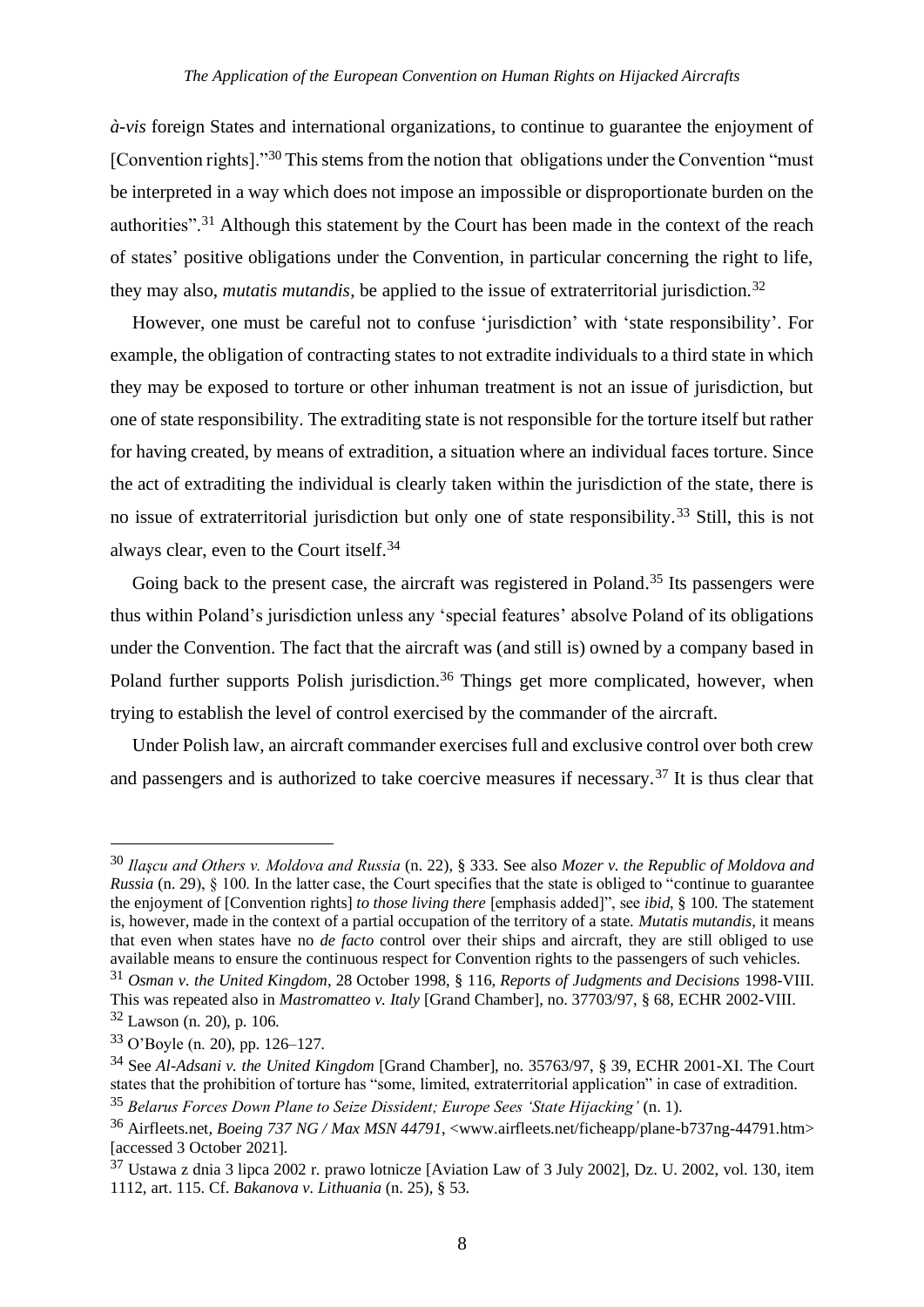Poland, through the aircraft commander, exercised *de jure* control over the passengers from the moment they entered the aircraft (despite being in Athens) until the moment they left it. As soon as the aircraft took off, the commander also exercised *de facto* control over the passengers, since they were, quite naturally, confined to the aircraft. When the aircraft was later intercepted by the Belarusian jetfighter, I would argue that the commander lost the *de facto* control over the aircraft. The incident can be compared to that of a military occupation. From the interception until the aircraft left Minsk, Poland's jurisdiction on board the aircraft was reduced. It then reexercised full jurisdiction from the moment that the aircraft left Minsk until it landed in Vilnius, seeing as the aircraft commander exercised both *de jure* and *de facto* control during this journey.

## 3 Concluding Remarks

Let's return first to the research question put forward in the beginning of this thesis. Yes, the European Convention does apply to the incident on the  $23<sup>rd</sup>$  of May 2021. It does so because the scope of the Convention extends to the time, place, and actors of that very incident. Not all actors, however. Even though it was Belarusian authorities that intercepted the aircraft and later arrested two of its passengers: Mr. Protasevich and Ms. Sapega, Belarus has not ratified the Convention and therefore has no obligations under it. Of those states that have, in fact, ratified the Convention, Poland has jurisdiction over the aircraft. This jurisdiction is, however, reduced during the critical part of the incident, namely the period from which the aircraft was intercepted until it left Minsk.

What this entails for the question whether this incident amounts to a violation of Convention rights lays outside the scope of this thesis. I would say, however, that none of the passengers that got to finish the journey from Athens to Vilnius will be able to make a case against Poland in front of the European Court of Human Rights. The opposite has been suggested for Mr. Protasevich and Ms. Sapega. Some jurists argue that Poland has an obligation to secure their release.<sup>38</sup> Trying to keep the distinction between jurisdiction and state responsibility, I can only say that such a proposition is in line with the findings in this thesis, namely that even when it has only reduced jurisdiction (*i.e*. during the time of their arrest), Poland is still obliged to use all legal and diplomatic means available to secure the rights of Mr. Protasevich and Ms. Sapega. To what lengths Poland has to go is, however, an issue of state responsibility, not jurisdiction.

<sup>38</sup> The Conversation, *Belarus kidnapping: what international law says about capture of dissident journalist Roman Protasevich*, 25 May 2021, <theconversation.com/belarus-kidnapping-what-international-law-saysabout-capture-of-dissident-journalist-roman-protasevich-161511> [accessed 3 October 2021].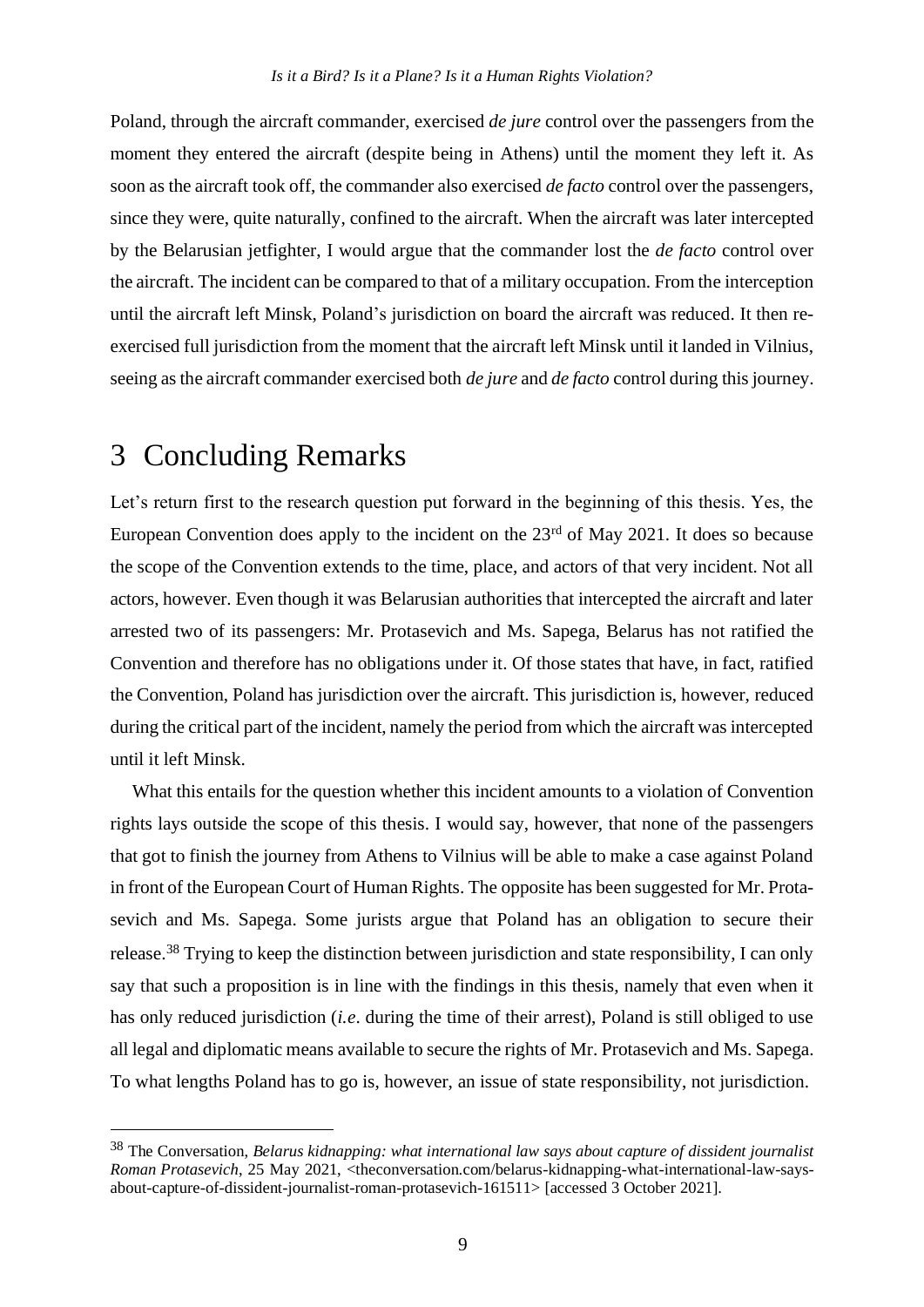Looking at the bigger context, it can be argued that Poland's actions will have little impact on the situation for Mr. Protasevich and Ms. Sapega. Without in any way underestimating Poland's diplomatic powers, it is surely the actions of major international organizations such as the European Union or the International Civil Aviation Organization rather than those of a single state that will affect the situation in Belarus in general and the situation for Mr. Protasevich and Ms. Sapega in particular. Nevertheless, the fact that Poland has jurisdiction over the incident, and possibly also substantive obligations related to it, makes sure that the rights of Mr. Protasevich and Ms. Sapega are not forgotten among all other concerns that arise from the situation in Belarus. These organizations are also fora in which Poland may fulfil its diplomatic obligations.

A few things can also be said about extraterritorial jurisdiction *in abstracto*. It was not too long ago that the Court first began defining jurisdiction, namely in the 2001 *Banković* decision. As a result, the Court's case-law has so far been related to where extraterritorial jurisdiction 'begins' (when a person *comes* within a state's jurisdiction) rather than where it 'ends' (when a person *leaves* such jurisdiction). This also explains the lack of clarity (due to few cases on the matter) on the distinction between jurisdiction and state responsibility. Hopefully, these issues will receive more attention going ahead, both in Strasbourg case-law and legal doctrine. After all, "the law on 'jurisdiction' is still in its infancy."<sup>39</sup>

<sup>39</sup> O'Boyle (n. 20), p. 138.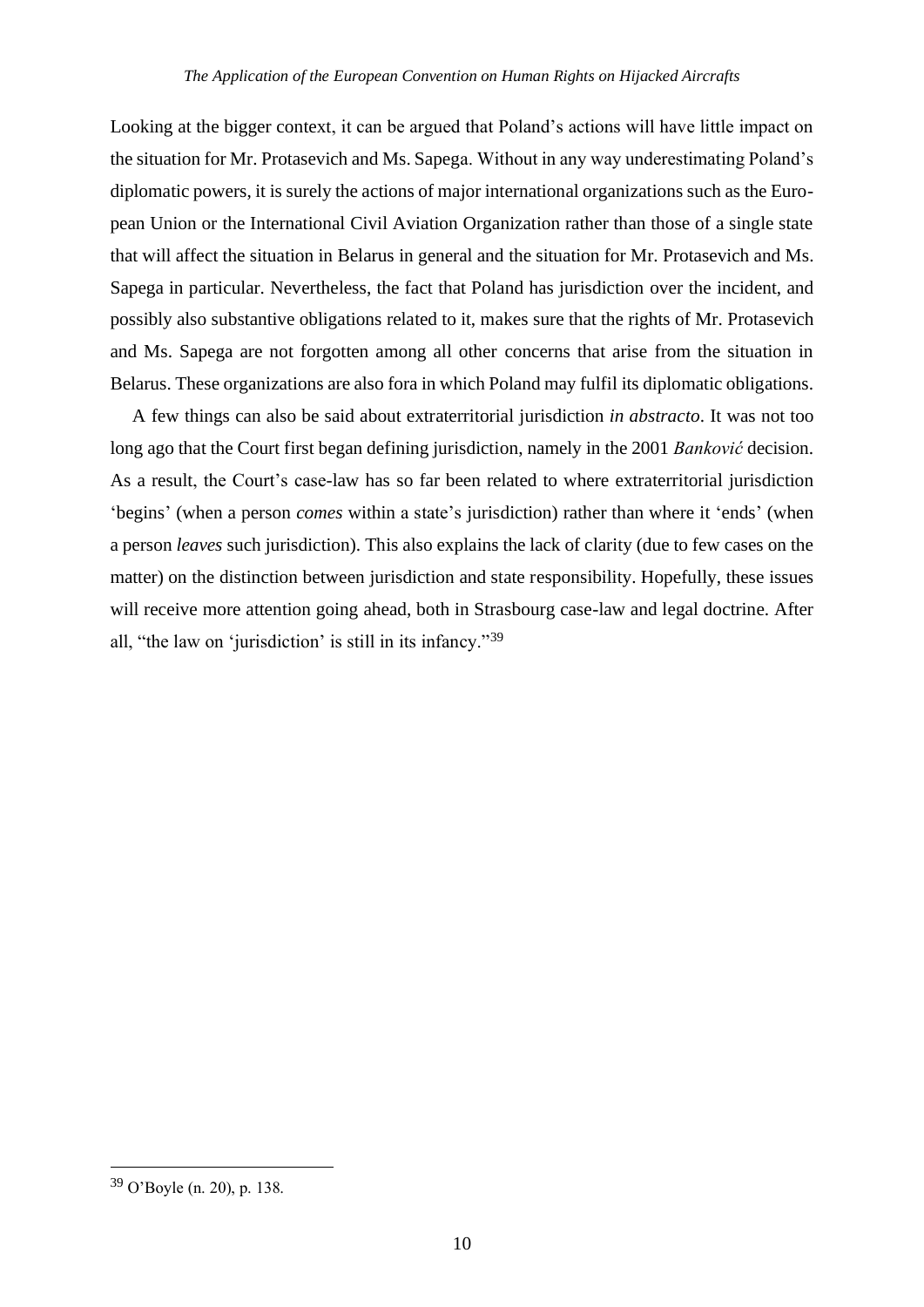## List of References

### **Treaties**

*Statute of the Council of Europe*, 5 May 1949 (entered into force 3 August 1949), 87 UNTS 103

- Council of Europe, *Convention for the Protection of Human Rights and Fundamental Freedoms*, 4 November 1950 (entered into force 3 September 1953), 213 UNTS 221
- United Nations, *Vienna Convention on the Law of Treaties*, 23 May 1969 (entered into force 27 January 1980), 1155 UNTS 331

## **EU Documents**

- *Council Regulation (EU) 2021/907 of 4 June 2021 amending Regulation (EC) No 765/2006 concerning restrictive measures in respect of Belarus*, EUT L 197, 4.6.2021, p. 1–2
- *Council Implementing Regulation (EU) 2021/997 of 21 June 2021 implementing Article 8a(1) of Regulation (EC) No 765/2006 concerning restrictive measures in respect of Belarus*, EUT L 219, 21.6.2021, p. 3–44

## **Case Law**

- *Osman v. the United Kingdom*, 28 October 1998, *Reports of Judgments and Decisions* 1998- VIII
- *Al-Adsani v. the United Kingdom* [Grand Chamber], no. 35763/97, ECHR 2001-XI
- *Banković and Others v. Belgium and Others* (Decision) [Grand Chamber], no. 52207/99, ECHR 2001-XII
- *Mastromatteo v. Italy* [Grand Chamber], no. 37703/97, § 68, ECHR 2002-VIII.

*Ilaşcu and Others v. Moldova and Russia* [Grand Chamber], no. 48787/99, ECHR 2004-VII

*Öcalan v. Turkey* [Grand Chamber], no. 46221/99, ECHR 2005-IV

*Rantsev v. Cyprus and Russia*, no. 25965/04, ECHR 2010

*Medvedyev and Others v. France* [Grand Chamber], no. 3394/03, ECHR 2010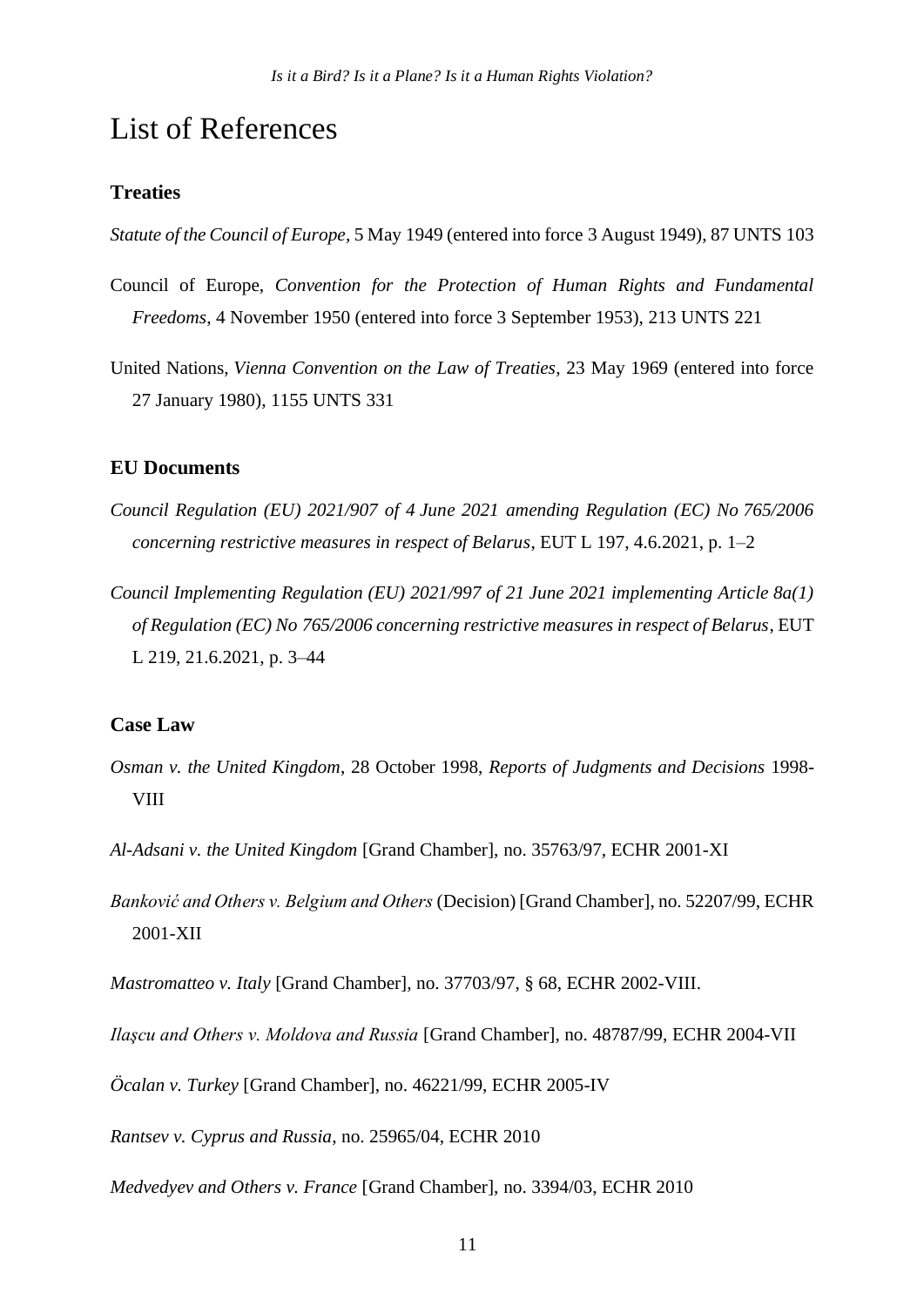- *Al-Skeini and Others v. the United Kingdom* [Grand Chamber], no. 55721/07, ECHR 2011
- *Hirsi Jamaa and Others v. Italy* [Grand Chamber], no. 27765/09, ECHR 2012
- *Mozer v. the Republic of Moldova and Russia* [Grand Chamber], no. 11138/10, 23 February 2016

*Bakanova v. Lithuania*, no. 11167/12, 31 May 2016

#### **Literature**

- F. Coomans and M. Kamminga (eds.), *Extraterritorial Application of Human Rights Treaties*, Intersentia, 2004
- C. Grabenwerter, *European Convention on Human Rights: Commentary*, C.H. Beck; Hart; Nomos; Helbing Lichtenhahn Verlag, 2014
- P. Lorenzen, J. Christoffersen, N. Holst-Christensen, P. Vedel Kessing, S. Schaumburg-Müller, J. Vedstad-Hansen, *Den Europæiske Menneskerettighedskonvention - med kommentarer: Art 1–9*, 3 ed., Jurist- og Økonomforbundets Forlag, 2011
- B. Rainey, P. McCormick, C. Ovey, *Jacobs, White, and Ovey – The European Convention on Human Rights*, 8<sup>th</sup> ed., Oxford University Press, 2021

#### **Webpages**

- Airfleets.net, *Boeing 737 NG / Max MSN 44791*, <www.airfleets.net/ficheapp/plane-b737ng-44791.htm> [accessed 3 October 2021]
- Council of Europe, *Simplified Chart of signatures and ratifications: Convention for the Protection of Human Rights and Fundamental Freedoms*, 5 August 2021, <www.coe.int/en/ web/conventions/by-subject-matters?module=signatures-by-treaties&codeMatiere=3&num STE=005> [accessed 3 October 2021]
- Council of Europe, *47 Member States*, <www.coe.int/en/web/portal/47-members-states> [accessed 3 October 2021]